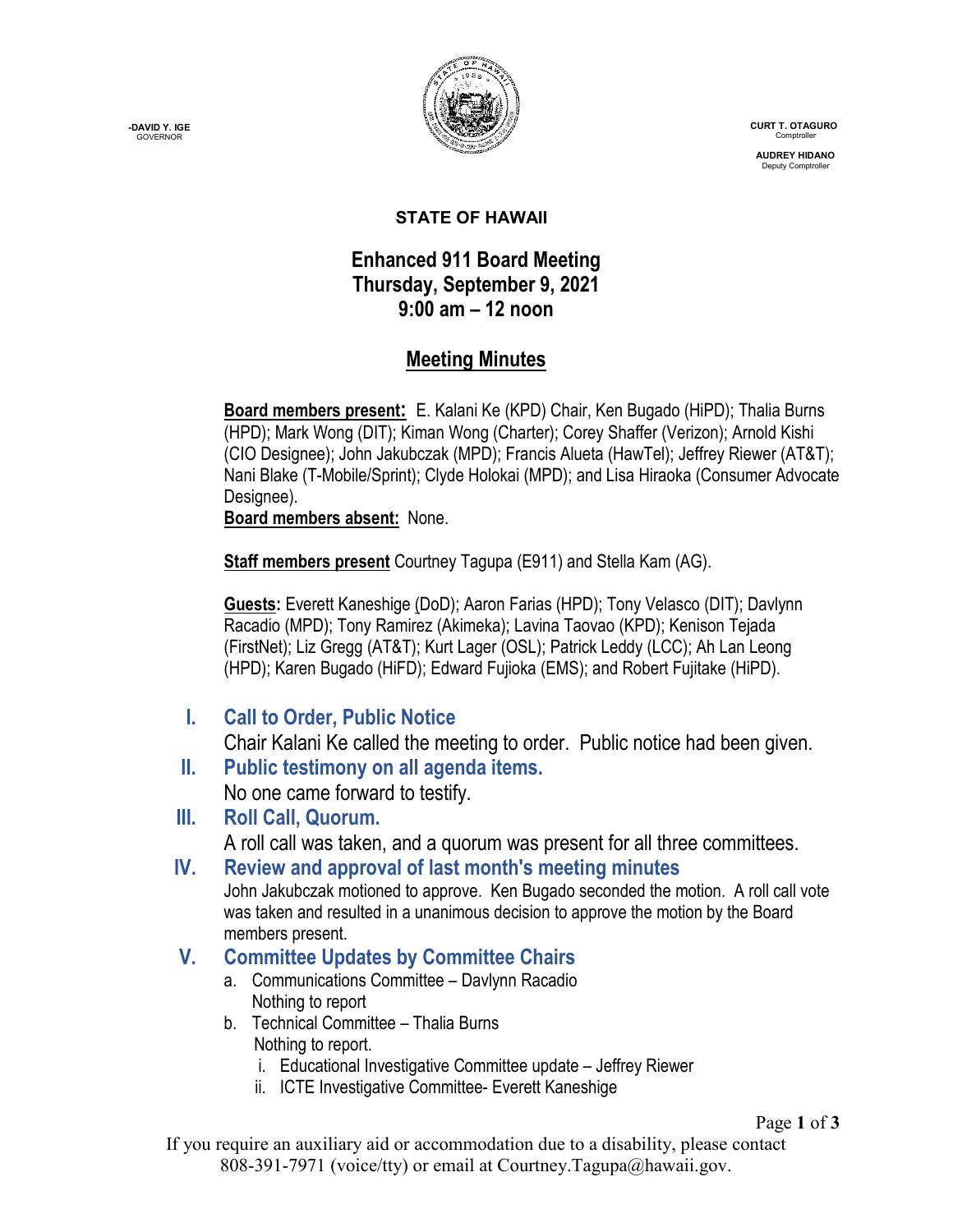- c. Finance Committee Kiman Wong Nothing to report.
	- i. Review of monthly and Y-T-D Cash Flow

# **VI. PSAP Status Updates**

- a. Kauai PSAP Kalani Ke Nothing to report
- b. Oahu HPD Aaron Farias Nothing to report
- c. Oahu HFD Shawn Kuratani Nothing to report
- d. Oahu EMS Edward Fujioka Nothing to report
- e. Molokai Clyde Holokai Nothing to report
- f. Maui PD John Jakubczak Nothing to report
- g. Hawaii PD Rob Fujitake Nothing to report
- h. Hawaii FD Ian Smith Nothing to report

## **VII. Executive Director's Report**

a. ED work schedule during FMLA.

As of August 6, I was granted 12 weeks of medical leave under FMLA. I met with the Comptroller and Deputy Comptroller and informed them of my plans to work half time rather than full time off. Therefore, until October 29, I will not be available beyond halfday.

b. Annual CPA Audit rescheduled As a result of the aforementioned medical leave, I contacted the auditor, and they had no problem rescheduling the audit schedule for completion at the end of December.

## **VIII. Items for Discussion, Consideration, and Action**

- a. 911 Timeline update
- b. FirstNet update Kenison Tejada At the end of the month, there will be a FirstNet emergency guide published that will be distributed. Liz Gregg mentioned that the core will be online in 2022.
- c. Request for funding approval:
	- 1. DIT EMS Screen capture project freight charges \$986.71 Thalia Burns motioned to approve. Lisa Hiraoka seconded the motion. A roll call vote was taken, and the motion was approved unanimously by all board members present.
	- 2. EMS (2) Laptops \$3,516.29. Arnold Kishi motioned to approve. Thalia Burns seconded the motion. A roll call vote was taken, and the motion was approved unanimously by all board members present.

## **IX. Announcements**

### **a. Future Virtual meeting dates (9 am – 12:00 pm).**

- i. Thursday, October 14, 2021 (Combined meeting)
- ii. Wednesday, November 10, 2021 (Combined meeting)

If you require an auxiliary aid or accommodation due to a disability, please contact 808-391-7971 (voice/tty) or email at Courtney.Tagupa@hawaii.gov.